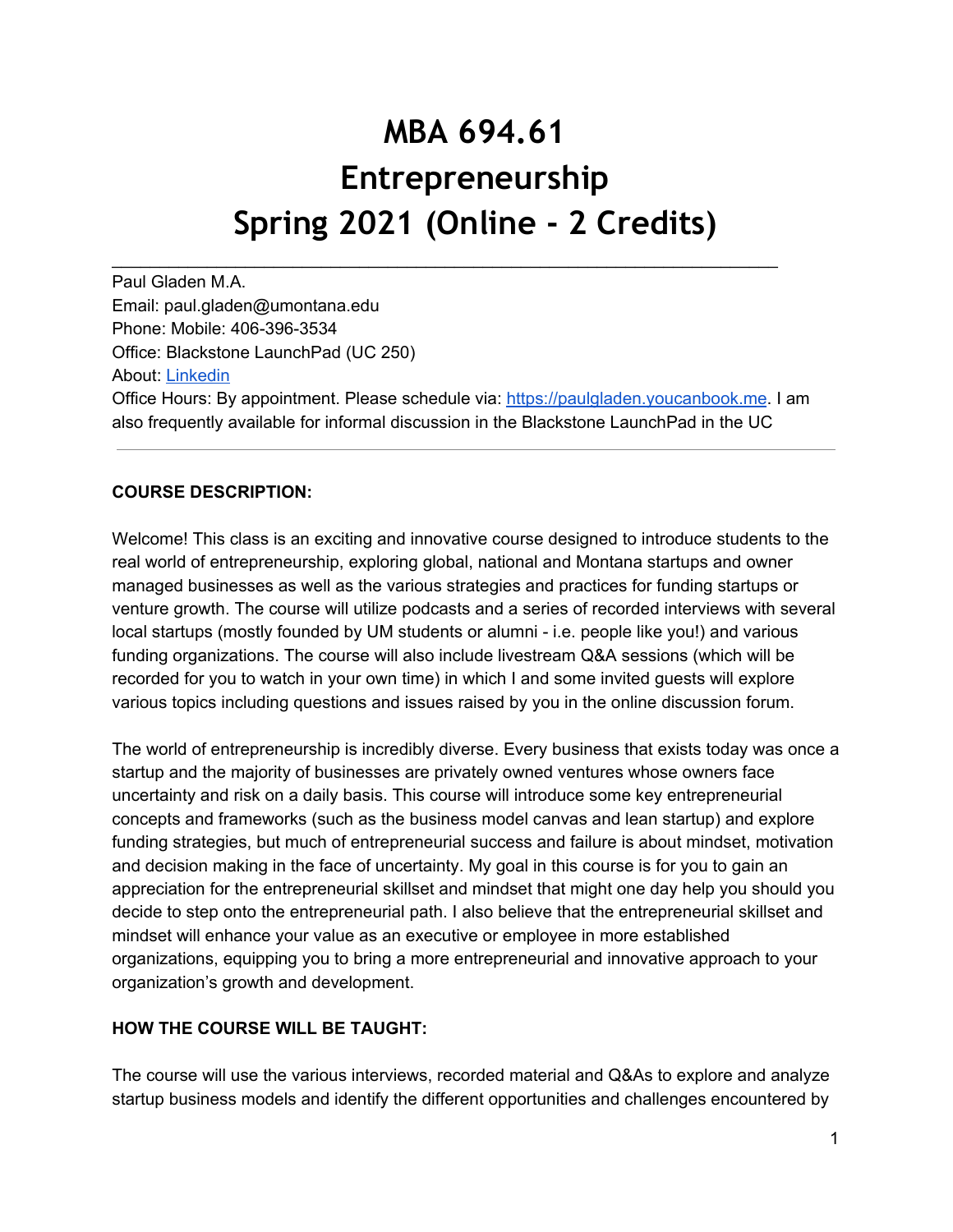startups as they progress from concept through launch and into their growth phase. We will also explore the range of funding option available to startups, evaluate their suitability and consider their relative pros and cons. You will be challenged to reflect on the practices and insights gained from these materials, contrasting different and sometimes conflicting approaches and advice and then apply them as a team to the analysis of an entrepreneurial venture selected by your team.

## **REQUIRED MATERIAL:**

All course material is provided by the professor and you will not need to purchase any outside resources to participate in this class. The required readings/recordings for coursework will be made available through Moodle on a rolling basis (typically in two week blocks).

### **CoB MISSION STATEMENT:**

The University of Montana's College of Business is a collegial learning community dedicated to the teaching, exploration, and application of the knowledge and skills necessary to succeed in a competitive marketplace.

#### **MBA MISSION STATEMENT:**

The University of Montana MBA Program's mission is to serve our region by educating leaders to effectively manage organizations in a global business environment.

As part of our assessment process and assurance-of-learning standards, the MBA program has adopted six learning goals for our students. MBA graduates will demonstrate:

- 1. Integrated knowledge of business functions
- 2. Communication skills and teamwork ability
- 3. Ethical conduct, social responsibility, and professional leadership
- 4. Analytical and innovative thinking in business problem solving
- 5. Knowledge and application of current trends in information technology
- 6. Ability to evaluate the implications of operating in the global business environment

# **COURSE LEARNING GOALS:**

- 1. Appreciate the different types of startup businesses.
- 2. Appreciate the different types of entrepreneurs
- 3. Compare the ways entrepreneurs describe and pitch their business.
- 4. Understand the basic stages and elements of startup activity.
- 5. Identify common challenges and risks in starting and growing a venture.
- 6. Appreciate how entrepreneurs navigate the startup process and address key challenges and risks.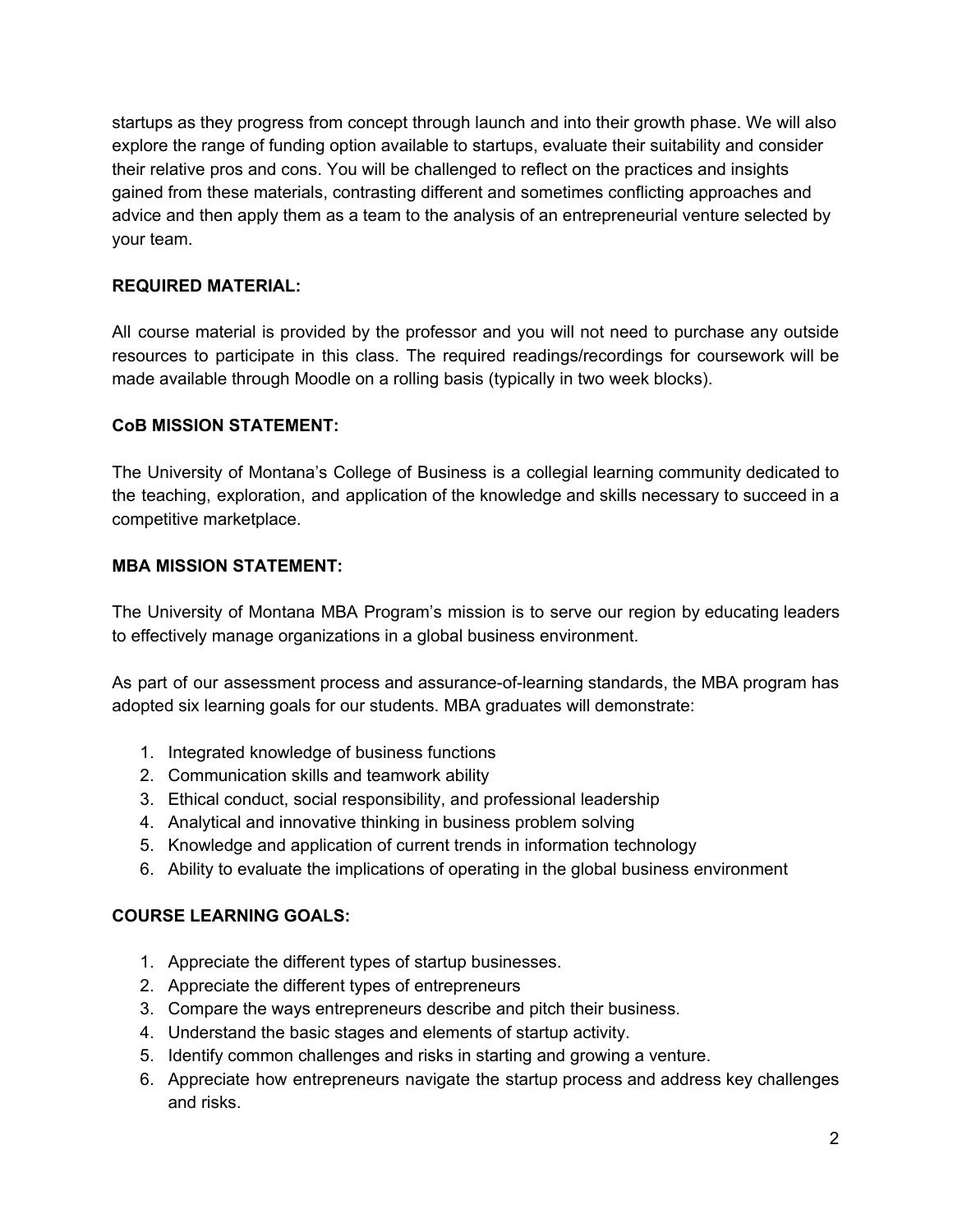- 7. Understand key startup tools and methodologies including Lean Startup, Business Model Canvas and Value Proposition Design.
- 8. Understand the array of potential funding methods and sources for startup businesses
- 9. Understand the relevance and appropriateness of different funding options for different types of startup and at different stages of the startup process
- 10. Understand the thinking, criteria and processes that funding organizations and agencies use to evaluate whether to provide funding
- 11. Understand the requirements of startups in seeking funding from different funding sources.
- 12. Appreciate the legal requirements, organizational obligations and broader ramifications of securing funding from different sources.

# **DESCRIPTION OF GRADED ACTIVITIES:**

# **Initial Entrepreneurial Hypotheses (5% of course grade)**

In the first week you will simply be asked to submit a short statement outlining your current beliefs, hypotheses or questions relating to entrepreneurship in general and/or specific areas or aspects of entrepreneurship (e.g. angel/VC funding, startup marketing or sustainable entrepreneurship). This document will provide a foundation for your personal inquiry and assessment of the content delivered during this course and against which you will evaluate and record your learning about the diverse world of entrepreneurship. Further guidance on your initial and final (see below) statements will be provided during the course.

# **Online Participation (15% of course grade)**

You will be required to actively engage in online discussion via Moodle, including:

● Discussion and contributions around your entrepreneurial hypotheses as informed by the startup frameworks (value proposition design, business model canvas and lean startup), live Q&A sessions, podcasts and various entrepreneur and funding interviews.

Your grade will reflect both the quality and quantity of your contributions. I require a minimum of two meaningful contributions in each of the five two-week periods (weeks 1-10) (minimum 10 contributions - but spaced across the ten weeks). Effective contributions may include:

- Discussion of aspects of the startup frameworks or funding principles and how they applied to the ventures featured in the class.
- Researching and contributing startup and entrepreneurial insights from beyond the materials in the class.
- Exploring alternative approaches or viewpoints to those expressed in the course materials or by your fellow students in the discussion forum.
- Sharing personal experience or perspectives on startup life!

# **Final Entrepreneurial Hypotheses Statement & Discussion (40% of course grade)**

After the first 10 weeks of activity you will be required to submit an updated entrepreneurial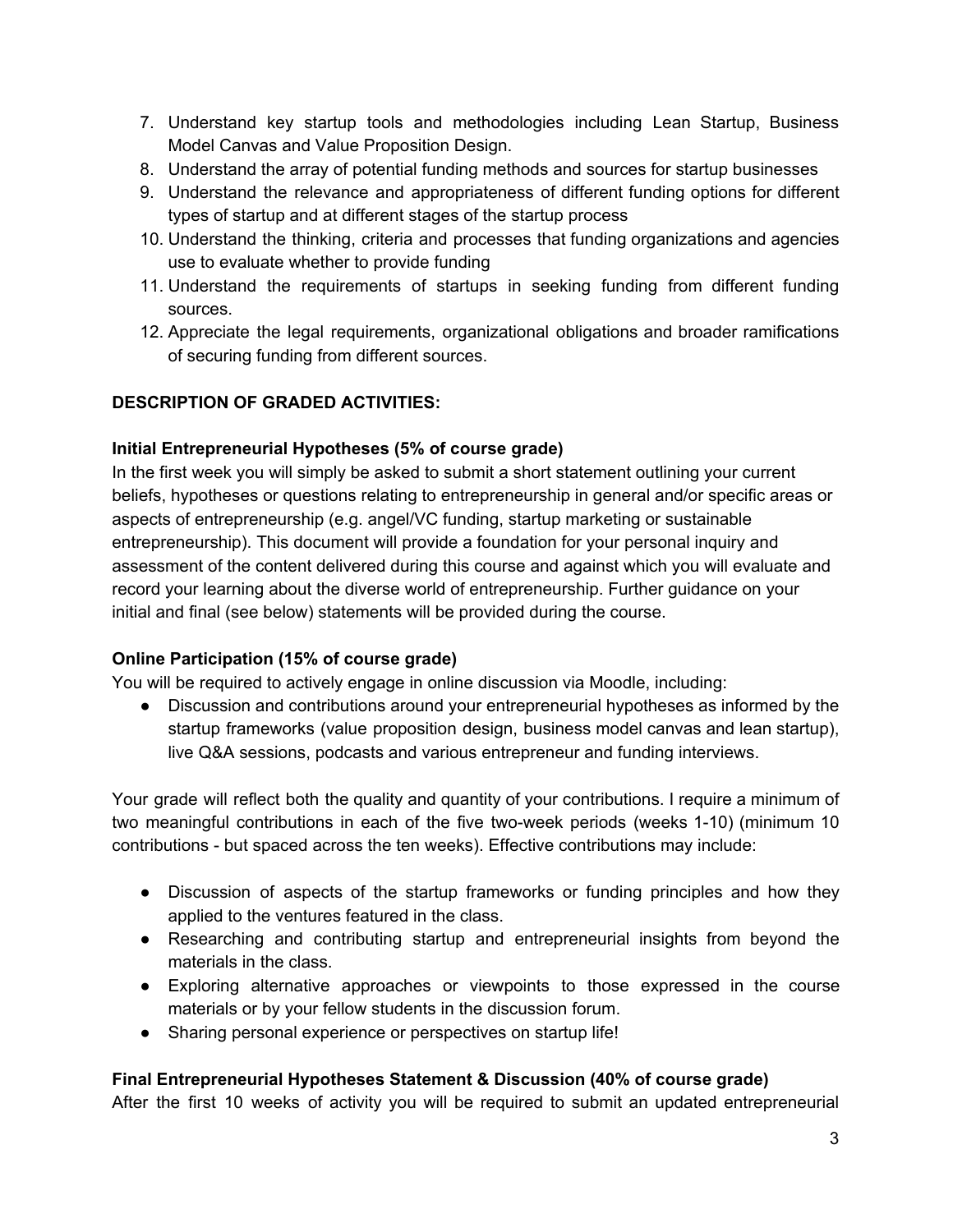hypotheses statement with accompanying discussion of how your beliefs or hypotheses regarding key entrepreneurial concepts or principles have been confirmed, refuted, evolved or added to.

### **Case Study Activities (30% of course grade)**

In the last 5 weeks of the class you will work in teams to perform an in-depth entrepreneurial analysis of an established venture that is selected by your team. You will deliver a 15 minute recorded presentation and a written analysis. Further details will be provided. Peer evaluations will be required and factored into your individual grade.

**Personal Case Study Reflection (10% of course grade):** You will also submit a short 500 word paper assessing how your learning from the case study compared to your updated entrepreneurial hypotheses statements.

#### **Due Dates:**

| <b>Assignment</b>                                | <b>Submission Date</b> |
|--------------------------------------------------|------------------------|
| Initial Entrepreneurial Hypotheses Statement     | 11pm Sunday Jan 17     |
| Week 1-2 Discussion Forum: (Jan 11 - Jan 24)     | 11pm Sunday Jan 24     |
| Week 3-4 Discussion Forum: (Jan 25 - Feb 7)      | 11pm Sunday Feb 7      |
| Week 5-6 Discussion Forum: (Feb 8 - Feb 21)      | 11pm Sunday Feb 21     |
| Week 7-8 Discussion Forum: (Feb 22 - March 7)    | 11pm Sunday Mar 7      |
| Week 9-10 Discussion Forum: (March 8 - March 21) | 11pm Sunday Mar 21     |
| Final Entrepreneurial Hypotheses Statement       | 11pm Sunday Apr 11     |
| Group Presentation & Paper: (March 22 - Apr 23)  | 6pm Friday Apr 23      |
| <b>Peer Evaluations</b>                          | 6pm Friday Apr 23      |

#### **COURSE GRADING:**

| <b>ASSIGNMENT</b>                            | WEIGHT (%) |
|----------------------------------------------|------------|
| Initial Entrepreneurial Hypotheses Statement | 5          |
| <b>Online Participation</b>                  | 15         |
| Final Entrepreneurial Hypotheses Statement   | 40         |
| <b>Group Case Study Project</b>              | 30         |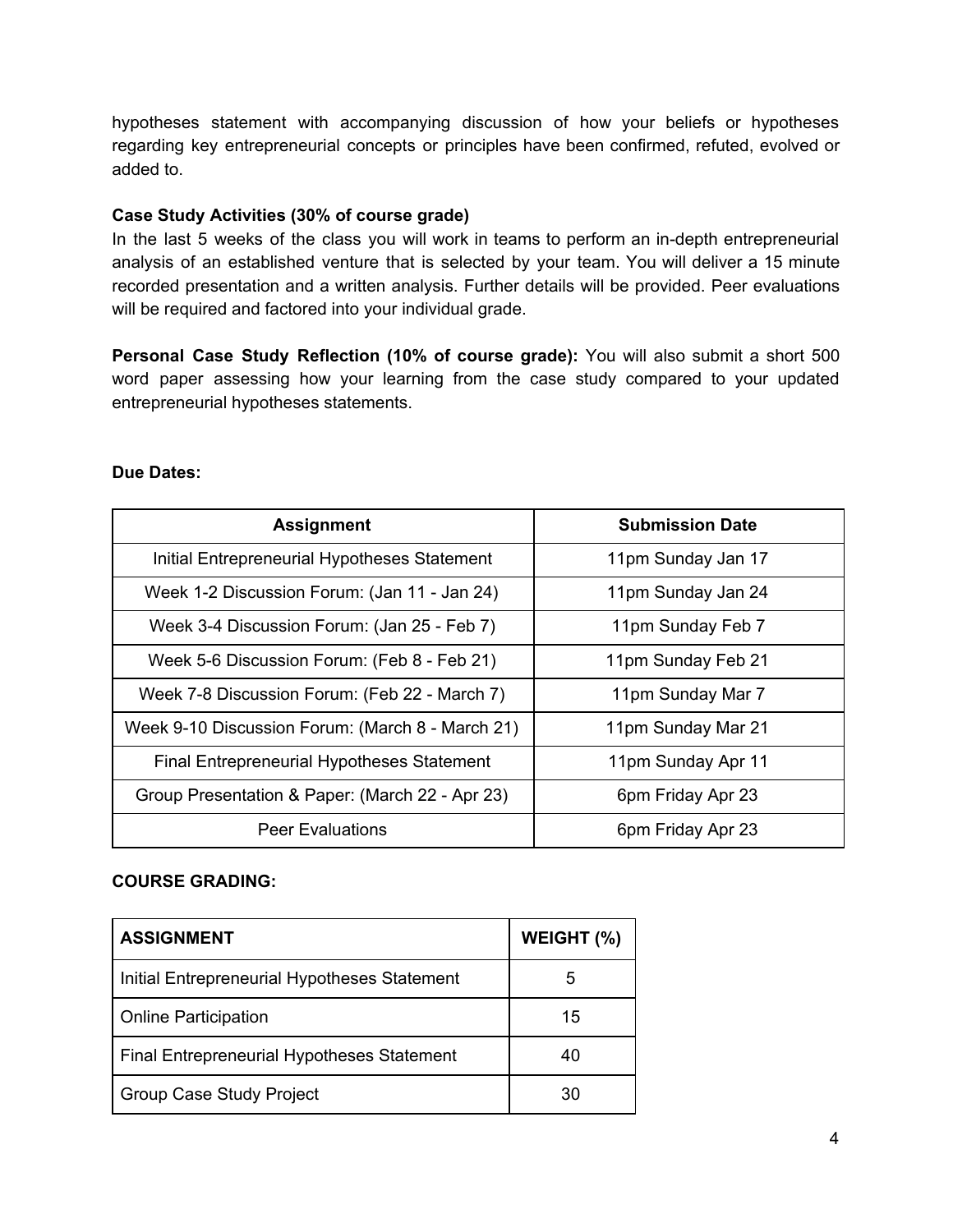| Individual Case Study Reflection | 10  |
|----------------------------------|-----|
| Total                            | 100 |

### **COURSE GRADING SCALE:**

This course employs +/- grading. The following grade scale will be used to calculate final grades.

| $A+$ | 100-97%    | A | $96 - 93%$ | А-   | $92 - 90%$ |
|------|------------|---|------------|------|------------|
| B+   | $89 - 87%$ | в | 86-83%     | в-   | $82 - 80%$ |
| $C+$ | 79-77%     | C | 76-73%     | $C-$ | 72-70%     |
| D+   | 69-67%     | D | 66-63%     | D-   | 62-60%     |
| E    | Below 60%  |   |            |      |            |

### **EXPECTATIONS FOR WRITTEN ASSIGNMENTS:**

Your success in the business world will depend, to a large extent, on your ability to communicate. This course will provide you with the opportunity to further develop these skills. Of course, all assignments should be clear, concise and substantive. My policy is not to review student papers before they are turned in for grading. However, I am willing to discuss the logical reasoning and proposed content of your written work.

Grading of your written work will be competitive. That is, your work will be graded relative to your classmates. Proper spelling, syntax, grammar, punctuation, and professional appearance are expected. Your grade may be lowered as much as two full letter grades if these areas are lacking. Please be sure to document your sources (urls are sufficient I do not require academic style citations). Finally, late work will not be accepted.

|                             | <b>Topic</b>                                                                                                                                                                  |
|-----------------------------|-------------------------------------------------------------------------------------------------------------------------------------------------------------------------------|
| Weeks 1-2 (Jan 11 - Jan 24) | <b>Course Introduction</b><br><b>Value Proposition Canvas</b><br>$\bullet$<br><b>Business Model Canvas</b><br>$\bullet$<br>Lean Startup<br>$\bullet$<br>Live Q&A<br>$\bullet$ |
| Weeks 3-4 (Jan 25 - Feb 7)  | <b>Startup Interviews</b><br>Legal Fundamentals<br><b>Funding Introduction</b><br>$\bullet$<br>Live Q&A<br>$\bullet$                                                          |
| Weeks 5-6 (Feb 8 - Feb 21)  | <b>Equity Funding Lecture</b>                                                                                                                                                 |

# **MBA 694.61 SCHEDULE**